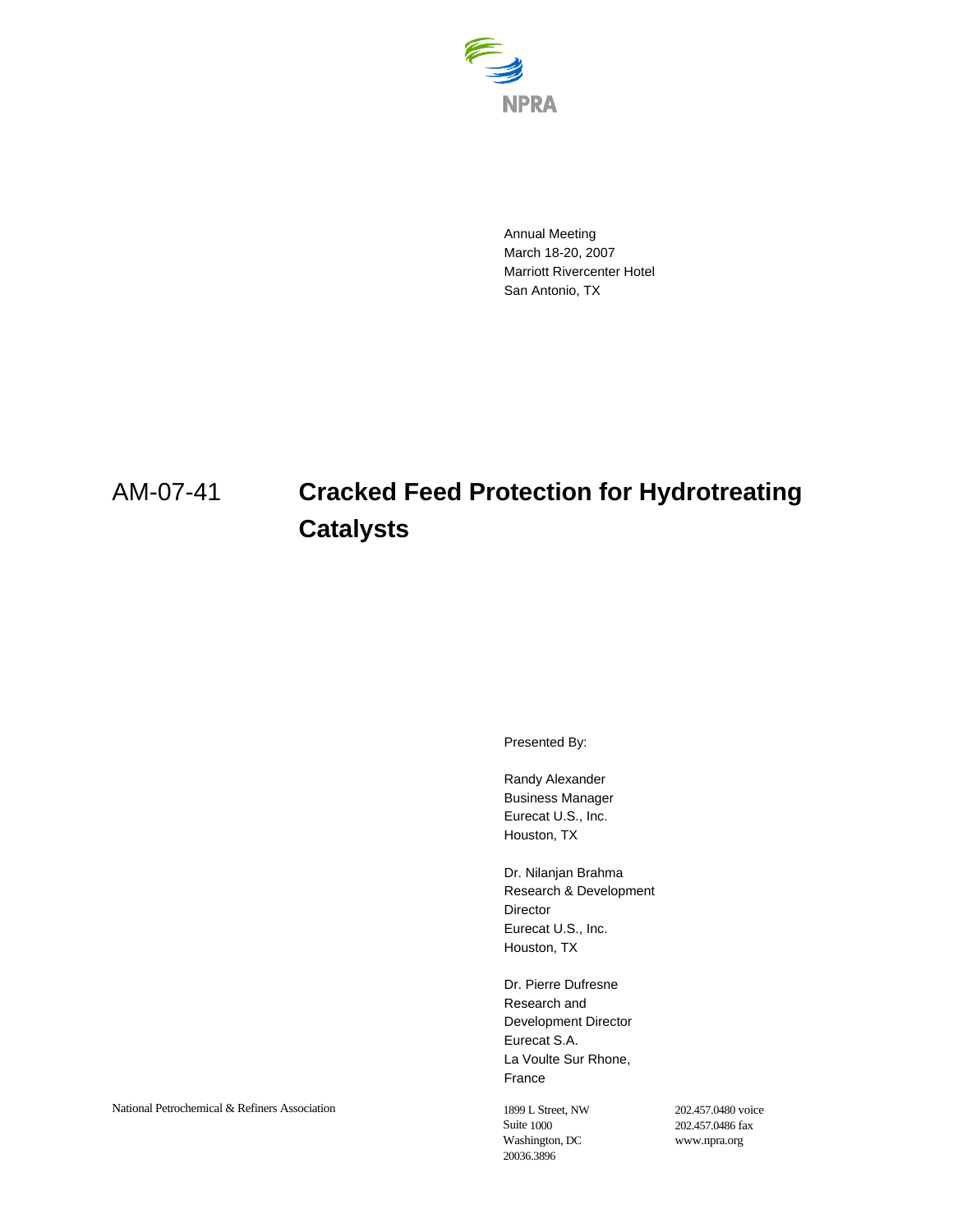This paper has been reproduced for the author or authors as a courtesy by the National Petrochemical & Refiners Association. Publication of this paper does not signify that the contents necessarily reflect the opinions of the NPRA, its officers, directors, members, or staff. Requests for authorization to quote or use the contents should be addressed directly to the author(s)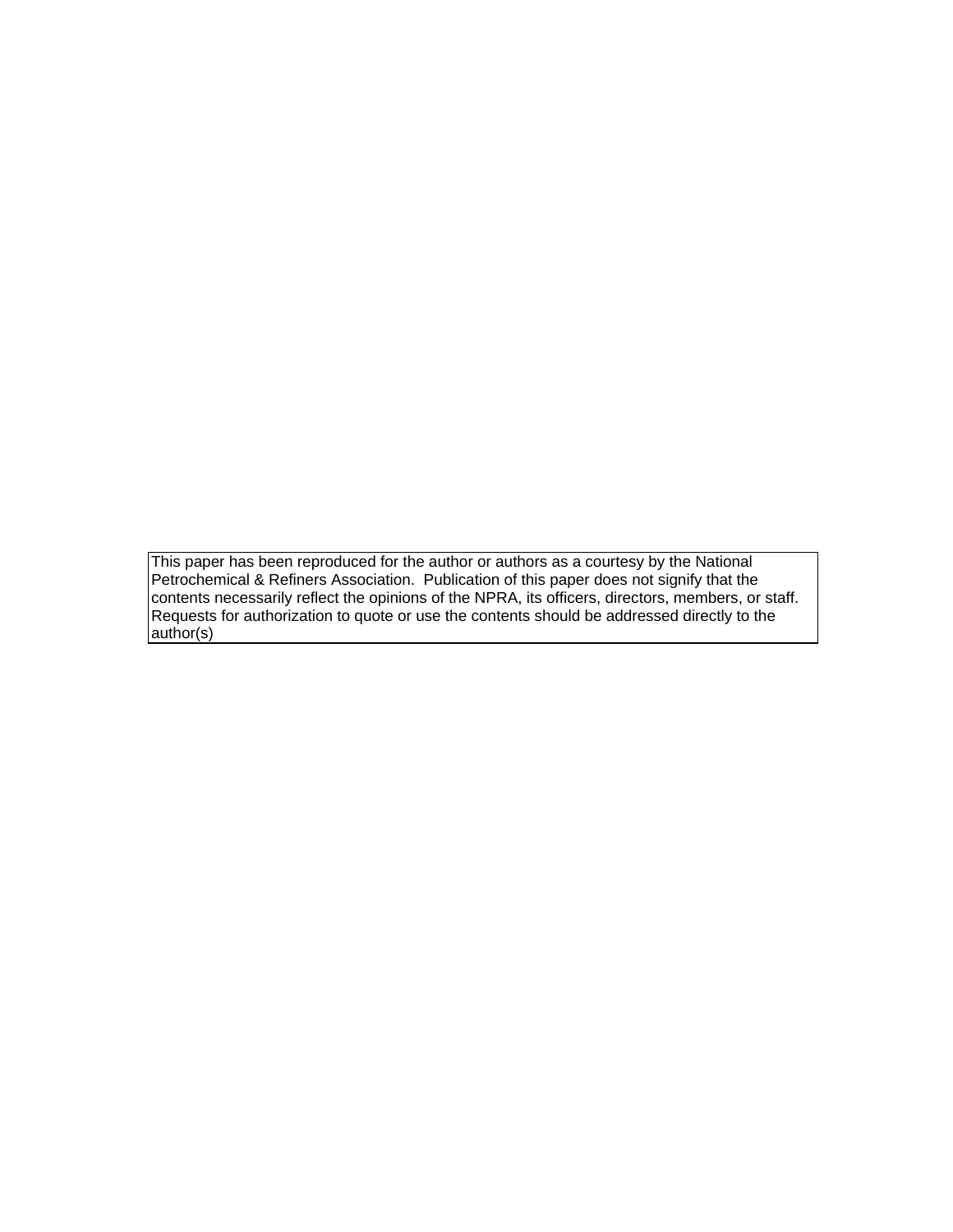## **Cracked Feed Protection for Hydrotreating Catalysts**

Randy Alexander and Nilanjan Brahma – Eurecat US, Inc., Houston, TX, USA Pierre Dufresne – Eurecat S.A., La Voulte-Sur-Rhone, France

Refiners can reap significant operating profits by processing cracked and heavy feedstocks such as coker naphtha and light cycle oil (LCO). However, after catalyst change outs on hydrotreating (HDS) units, catalyst manufacturers recommend that only straight run feed should be used for at least the first three days of the new cycle. This delay in processing cracked feeds has several potential costs including:

- Lost profits from processing cracked and heavy feeds.
- Storage costs for the straight run feed required at start up.
- Storage costs for the cracked feed that must be held for processing later.

Cracked feeds tend to be highly reactive compared to straight run feeds since they contain significant quantities of olefins and poly-nuclear aromatics. When exposed to the hyperactive catalytic sites that exist on freshly sulfided catalysts, the unsaturated components of cracked stocks can form coke and gums that are readily deposited on the catalyst surface. Such deposits will block the catalyst's pores and active sites, leading to a permanent loss of catalyst activity and a reduction in the cycle length of the bed.

To avoid the adverse effects of cracked feeds at start up, catalyst manufacturers typically recommend a break-in period of at least three days using only straight run feed. By running only less reactive straight run feed, a small amount of coke will form on the catalyst surface, gradually reducing the hyperactivity of the catalyst. Once catalyst activity has stabilized, cracked feeds can be introduced to the unit without the risk of premature coke and gum formation.

Eurecat has developed an ex-situ treatment that allows the introduction of cracked or heavy feeds without the recommended three day delay. This process, called Totsucat<sup>®</sup> CFP, combines the Totsucat pre-activation process with an additional step to protect the catalyst from the harmful effects of cracked feed. Totsucat CFP is a carefully controlled procedure that gently tempers catalyst activity following sulfiding.

Catalysts treated with Totsucat CFP are fully sulfided and activated prior to loading. Their activity, however, will mimic a catalyst that has already been conditioned with straight run feed. Cracked and heavy feedstocks can be gradually introduced during the first hours of start up without causing permanent damage to the catalyst. Coke and gum deposits will be minimized since the catalyst activity has been carefully stabilized following activation.

## **Totsucat**® **Catalyst Activation Process**

Eurecat's patented Totsucat® sulfiding process takes catalyst pre-activation further than any other sulfiding techniques available. Unlike presulfurization techniques such as Sulficat<sup>®</sup> and actiCAT<sup>®</sup>, Totsucat treated catalysts are delivered to the hydrotreating unit totally activated and ready to work immediately. With Totsucat, the uncertainty of incomplete activation is eliminated and start up time is dramatically reduced.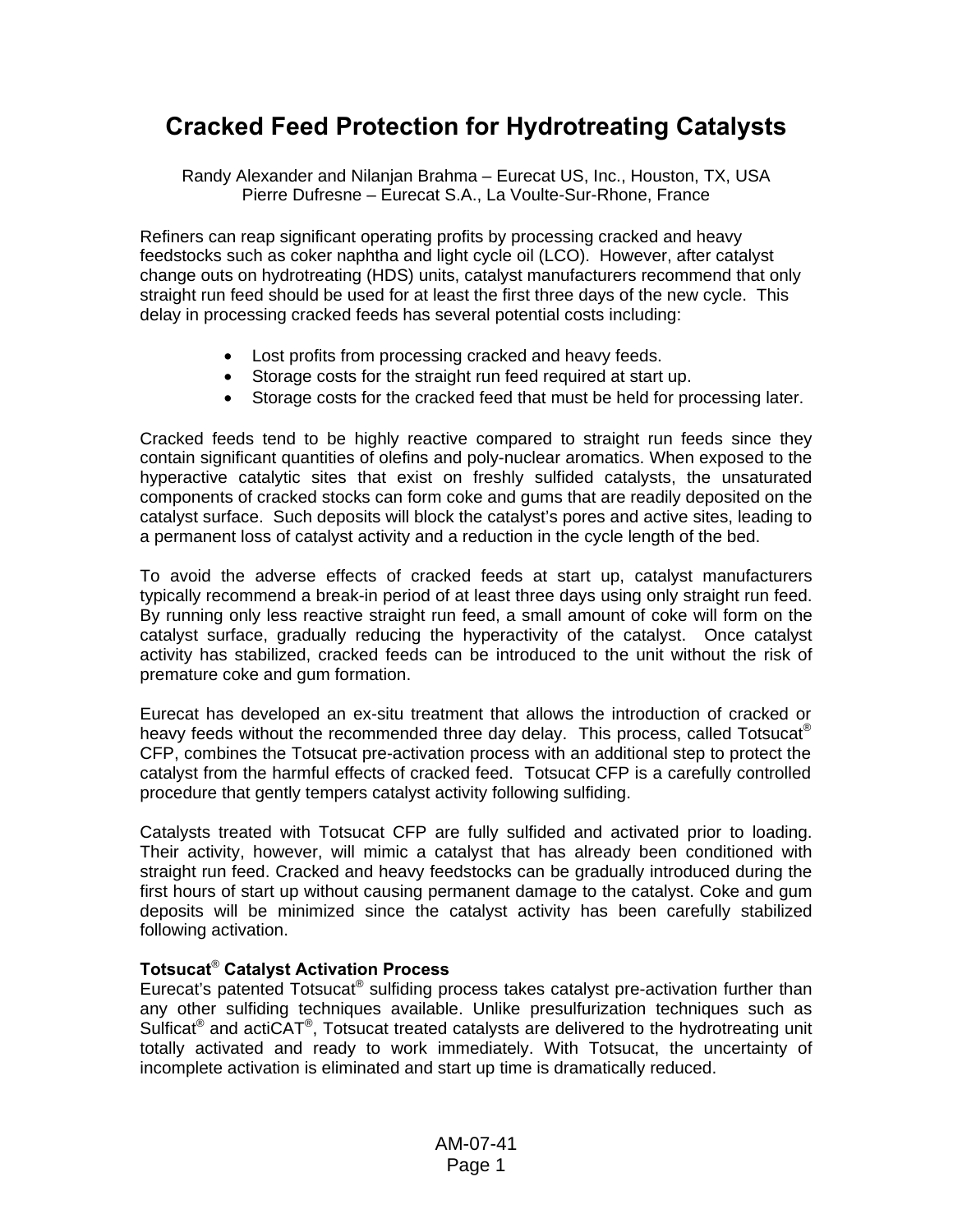The advantages of the Totsucat process include:

- Load-and-Go reactor start ups. The catalyst is fully sulfided and activated and does not require any additional sulfiding agents or complex activation procedures.
- No exotherms since the sulfiding step is completed in Eurecat's equipment.
- No need for additional hydrogen at start up.
- Minimal sour water formation during start up.
- No odors.
- Negligible amounts of  $H_2S$  are released during reactor heat up, protecting sulfur sensitive units downstream and avoiding the need to flare undesirable by-products.
- Concerns related to the handling of presulfiding chemicals are avoided.

Starting a unit with Totsucat treated catalysts is similar to a restart after an emergency shutdown. The loaded reactor needs only to be heated up to the start of run temperature. Time consuming drying steps, holding steps, or tests to determine  $H_2S$ levels are not required. Start up time is reduced to a few hours while start up risks are minimized. The catalyst bed will achieve peak performance since sulfiding and activation is controlled at very precise conditions.

Totsucat is particularly useful for:

- Critical path units where lost production time is costly.
- Units with temperature limits where effective sulfiding is difficult to achieve.
- Refineries with limited hydrogen supplies.
- HDS units run in parallel or series where only one unit is taken down while the other is still operating.
- Units that cannot tolerate  $H_2S$  breakthrough.
- Units that utilize gas-phase start up, increasing the risk of catastrophic exotherms during in-situ sulfiding.
- Units where the use of sulfiding chemicals is undesirable or uneconomical.

Totsucat pre-activation has become the sulfiding process of choice for numerous refineries throughout the world. Totsucat CFP combines the convenience of Totsucat with protection from cracked feeds, ensuring long term reactor performance irrespective of when cracked feeds are introduced to the unit.

## **Case Study**

A naphtha hydrotreater (NHT) located in a Gulf Coast refinery is now on its third cycle using Totsucat CFP to pre-activate the catalyst. The unit processes 35,000 BPD of feed consisting of approximately 20% coker naphtha. The refiner's experience shows that using Totsucat CFP pre-activated catalysts provides a normal run length equivalent to what they would experience if the catalyst was broken in with only straight run feed for three days.

Figure 1 shows the reactor temperature for the unit during the last three full cycles. The first run, defined as "In-situ with Break In", utilized a catalyst that was sulfided in-situ and then fed only straight run for three days. For the second and third cycles, the reactor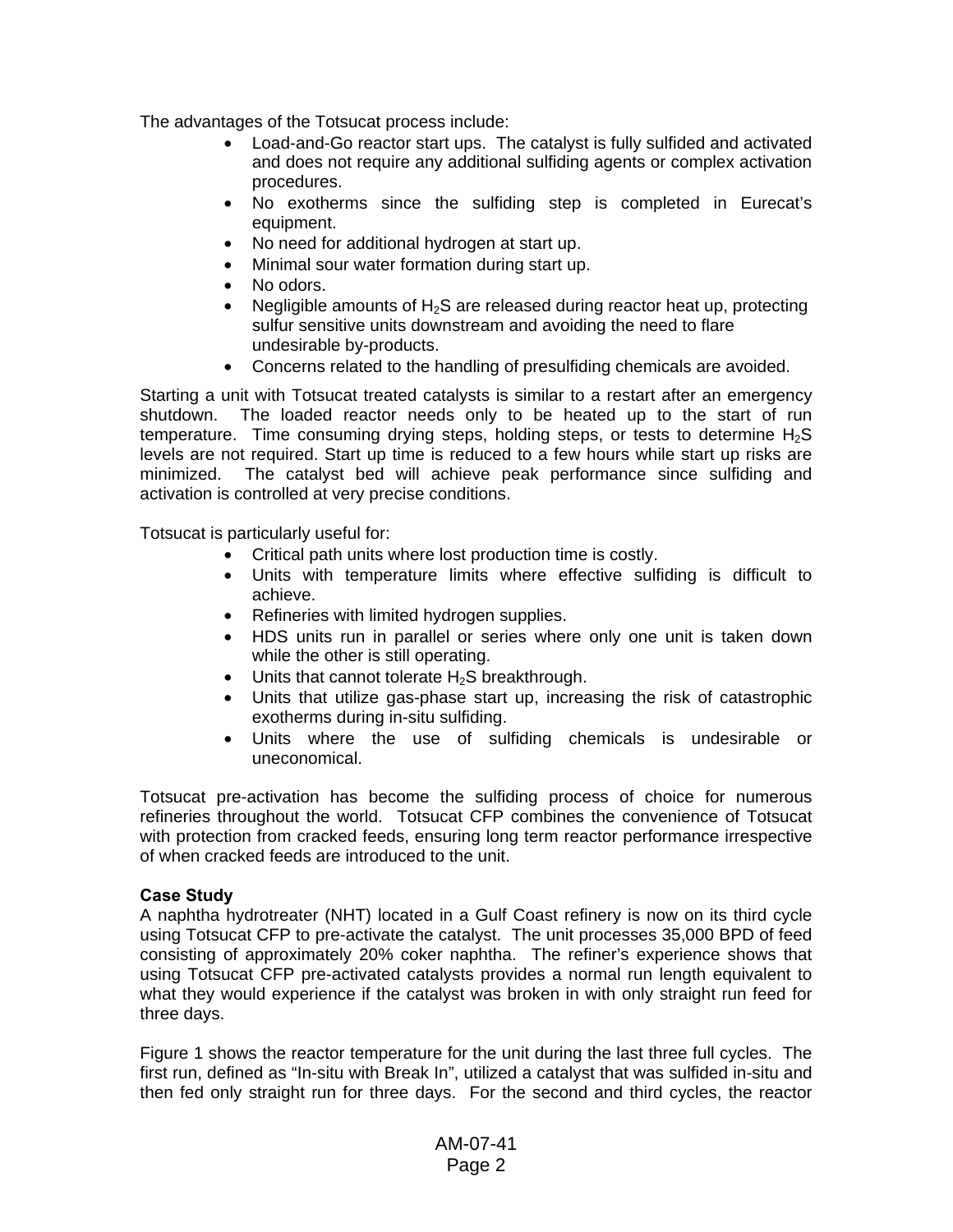was loaded with Totsucat CFP treated catalysts and started up with a mixture of cracked feed and straight run. Both Totsucat CFP runs showed steady performance throughout the run. The catalyst bed was dense loaded for the first Totsucat CFP run, providing an extended cycle time. The other two cycles were sock loaded.



*Figure 1 – Reactor Temperature (WABT)* 

Figure 2 denotes the temperature difference across the reactor during each cycle. On average, Totsucat CFP provided a lower temperature gradient across the bed.



*Figure 2 – Inlet to Bottom ΔT* 

AM-07-41 Page 3